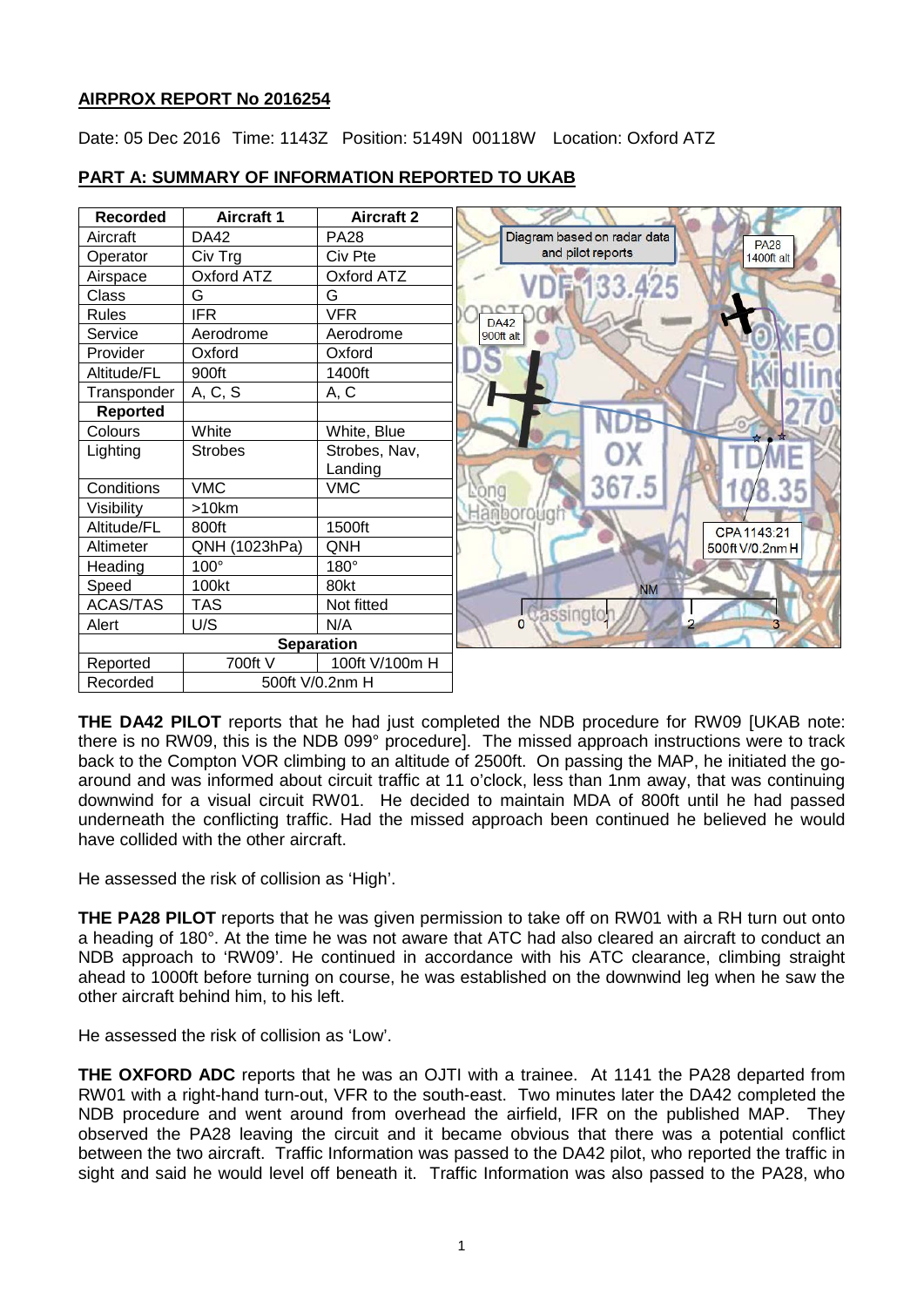acknowledged it, but didn't report visual. About an hour and half later, they heard that the DA42 pilot had decided to report an Airprox.

### **Factual Background**

The weather at Oxford was recorded as follows:

METAR EGTK 051120Z 04004KT 5000 BR NSC 03/02 Q1023=

### **Analysis and Investigation**

## **CAA ATSI**

ATSI had access to reports from the pilots of the DA42 and the PA28, the area radar recordings and R/T from Oxford Tower. Interviews, (in person and by telephone) were conducted with the trainee and OJTI, and the Deputy SATCO (DSATCO) of Oxford ATC. Screenshots in the report are taken from the area radar recording. Levels are altitudes and all times UTC.

The DA42 was completing the NDB/DME 099 approach at Oxford, and had been transferred from Oxford Radar to Oxford Tower. This approach (extract at Figure 1), is not an approach to a runway, but rather to the airfield, (RW09 does not exist).



Figure 1 – Oxford NDB(L)/DME 099 to Aerodrome

The PA28 had taxied out for a departure from the runway in use (RW01), and at 1140:30 was given a clearance for take-off with a right turn-out by the Oxford Tower controller. The DA42, (transponding code 4235), was at 3.4nm on the NDB approach (Figure 2).

The controller then took calls from an inbound helicopter and another helicopter on the ground requiring repositioning prior to start. At 1141:36 the tower controller instructed the DA42, which was now at 1.6nm, to report going around from the approach which was acknowledged (Figure 3).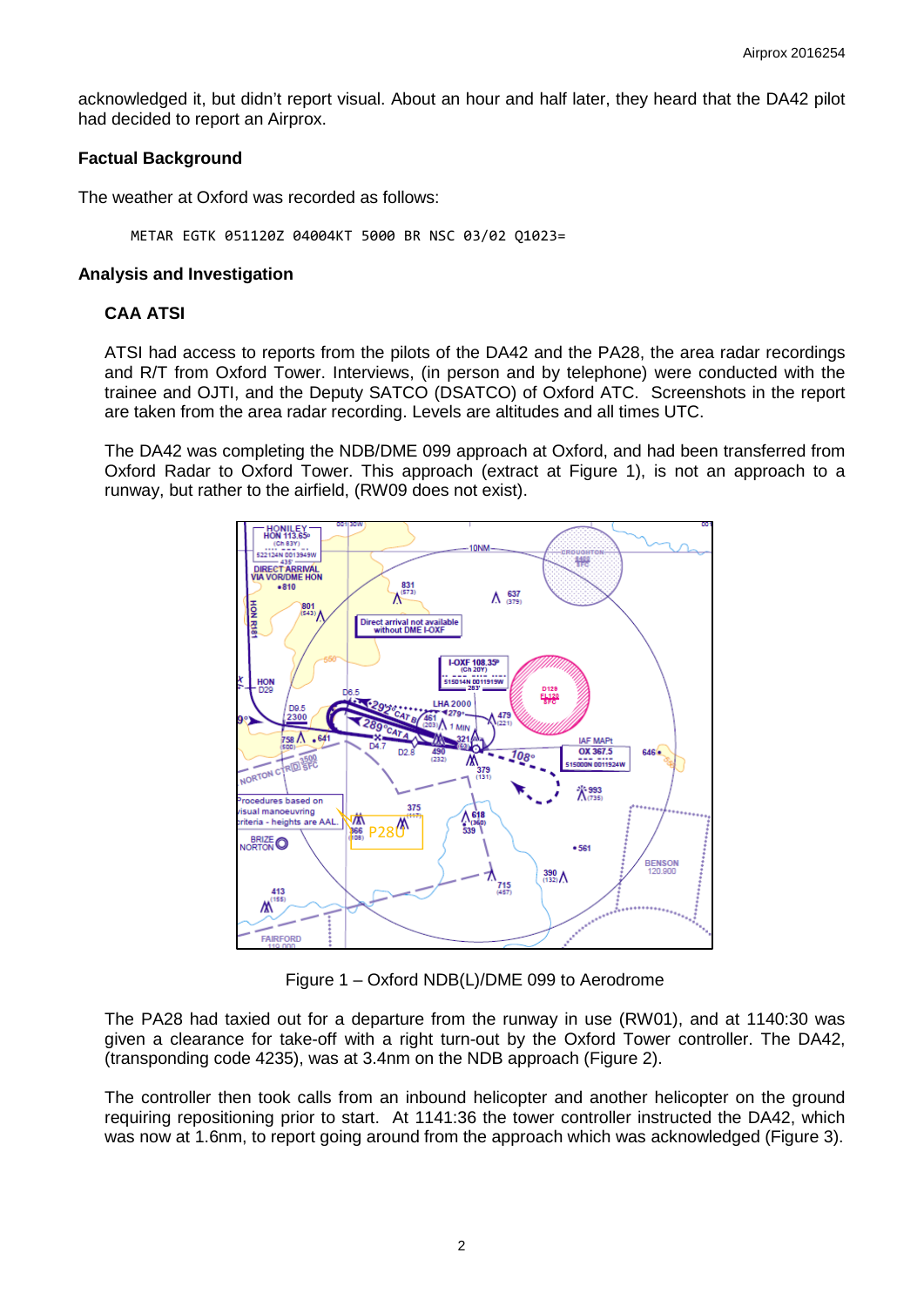

At 1142:45 Traffic Information was passed by the controller to the DA42 pilot on the PA28 (transponding code 4520), reported as being midpoint downwind right-hand, which was acknowledged (Figure 4).



Figure 4 – 1142:45

The controller passed Traffic Information to the PA28 pilot on the DA42 at 1143:03, advising that the DA42 was overhead the airfield, eastbound, going-around from the 099 procedure.

At 1143:07 the DA42 pilot reported being visual with the PA28, adding that if they were to go around at that moment, then it would place them in confliction with the PA28. The DA42 pilot reported that they would therefore maintain their current level (Figure 5).

CPA took place at 1143:21 with the aircraft separated by 0.2nm laterally and 500ft vertically (Figure 6).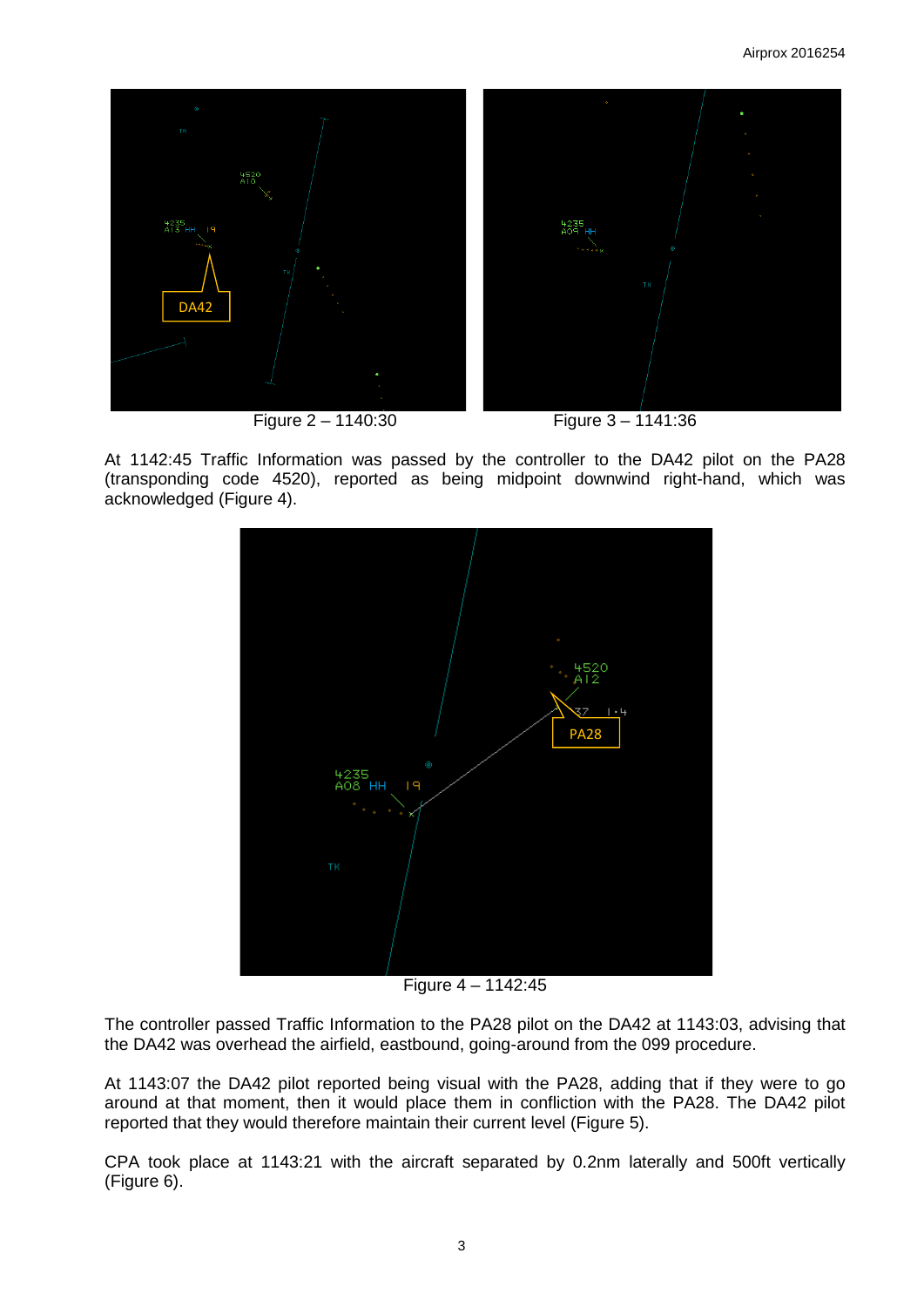

Figure 5 – 1143:07 Figure 6 – 1143:21

The NDB/DME 099 procedure was described by the Oxford DSATCO as a 'legacy procedure'. Although it does not provide an approach to a runway, it was once the only instrument approach at Oxford, and has been retained in order to bring an IFR aircraft into the visual overhead from the west, to allow that aircraft to subsequently join downwind into the visual circuit for RW01. There is an NDB approach for RW01, but it extends into the adjacent RAF Brize Norton Control Zone, and therefore requires additional coordination. The Oxford NDB is located on the airfield, west of RW01/19, the approach is a direct line towards the control tower. An aircraft completing the NDB 099 procedure must therefore fly across RW01/19 whilst in the go-around.

The Oxford MATS Part 2 contains guidance to controllers on the integration of NDB/DME 099 traffic, including the passing of Traffic Information, but covers scenarios involving other aircraft *inbound* to RW01/19. No reference is made to departures from that runway, (other than with regards to providing adequate wake-turbulence separation for the 099 traffic), nor aircraft completing a missed-approach and departure from the NDB 099 procedure rather than completing a visual join to land. The low-level circuit on completion of the 099 NDB is provisionally separated from aircraft making an approach to go-around on RW01/19, with the requirement that the 01/19 traffic is to be not below 700ft altitude.

It was the stated intention of the trainee tower controller to pass Traffic Information to the DA42 on the PA28 when the DA42 reached 2nm on the approach, however, both the trainee and the OJTI became distracted by an issue with a helicopter requiring repositioning on the ground. Traffic Information was subsequently passed by the tower controller, but at the point at which the DA42 pilot was initiating the missed-approach procedure. The tower controller reported being visual with both aircraft until such time as the DA42 passed over the top of the control tower whilst in the goaround.

No discussion had taken place between trainee and OJTI about the potential confliction. The OJTI admitted to having been distracted by the protracted coordination and communications attached to the movement of the helicopter on the airfield. They were not visual with the DA42 nor PA28 because they had been standing behind the trainee. The OJTI confirmed that 'standard' procedure in these circumstances would have been to pass Traffic Information much earlier.

The DA42 pilot acquired visual contact with the PA28 shortly after receiving Traffic Information by ATC. The PA28 pilot reported not becoming visual with the DA42 until it was behind him and to his left, effectively after it had already passed.

The DA42 pilot was concerned about the proximity of the PA28, believing a very definite risk of collision existed if they had completed the standard missed-approach. They had maintained visual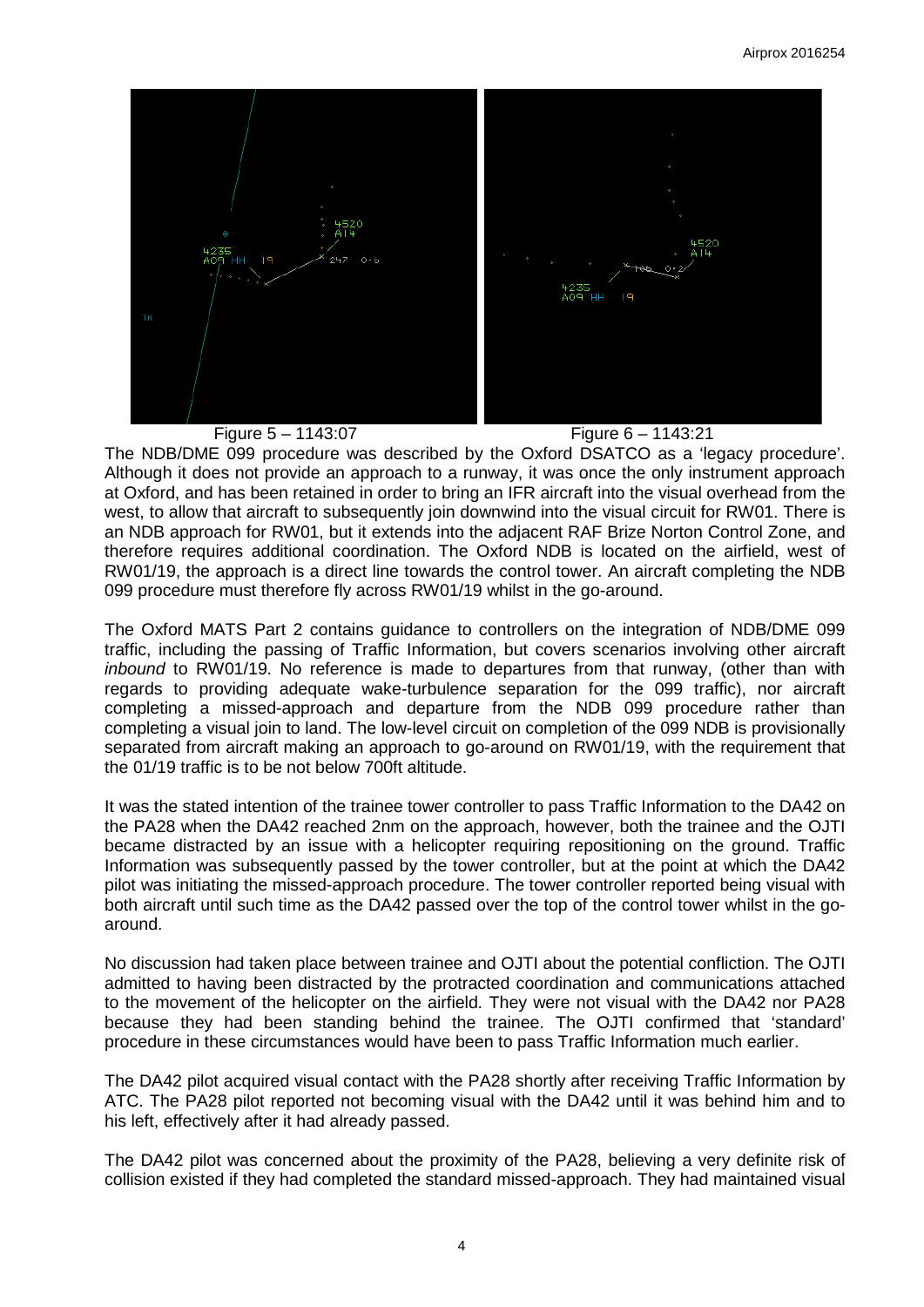contact with the PA28 shortly after receiving Traffic Information from the tower controller enabling them to maintain their own separation.

Traffic information from ATC was considered to have been passed very late, although it did facilitate the visual acquisition of the PA28 by the DA42 pilot. Of particular concern to ATSI was the fact that no prior-discussion about the potential for confliction had taken place between the trainee and the OJTI. With the tower controller unable to see the DA42 once it commenced its go around, they would not have been able to continue to:

'*issue information and instructions to aircraft under its control to achieve a safe, orderly and expeditious flow of air traffic with the objective of:* 

*(1) Preventing collisions between:* 

*(a) aircraft flying in, and in the vicinity of, the ATZ; (b) aircraft taking-off and landing; '[1](#page-4-0)*

The Oxford DSATCO advised that the NDB 099 is subject to 'regular SMS auditing over the years and is under constant review'. The next review would include this incident. The inference was that separation in these circumstances would be provided visually by the tower controller, but current guidance in the Oxford MATS Part 2 is considered to be inadequate for this particular scenario. Therefore ATSI recommend that Oxford ATC reconsiders its risk assessment of the NDB/DME 099 procedure. If it is their intention is to continue to retain the procedure, then it is recommended that a more pro-active and defensive approach is evidenced within the guidance issued to controllers for the integration of aircraft on this approach, with aircraft using RW01/19.

#### **UKAB Secretariat**

The DA42 and PA28 pilots shared an equal responsibility for collision avoidance and not to operate in such proximity to other aircraft as to create a collision hazard<sup>[2](#page-4-1)</sup>. An aircraft operated on or in the vicinity of an aerodrome shall conform with or avoid the pattern of traffic formed by other aircraft in operation<sup>[3](#page-4-2)</sup>.

#### **Comments**

## **DA42 Operating Authority**

There have been previous issues with mixing procedures on 'RW09' with visual traffic arriving or departing for RW01. Therefore it was surprising that an aircraft was allowed to proceed to downwind right on RW01, knowing that the DA42 had already been cleared to go around on the 'RW09' direction, which would take it through the right-hand downwind leg of RW01. Fortunately the instructor was alert to the situation that was unfolding as soon as he heard ATC call the other aircraft's position.

#### **Summary**

An Airprox was reported when a DA42 and a PA28 flew into proximity at 1143 on Monday  $5<sup>th</sup>$ December 2016. The DA42 pilot was operating under IFR in VMC and in receipt of an Aerodrome Control Service on an NDB approach to Oxford. The PA28 pilot was VFR in VMC, and also in receipt of an Aerodrome Control Service from Oxford.

## **PART B: SUMMARY OF THE BOARD'S DISCUSSIONS**

Information available consisted of reports from the pilots of both aircraft, transcripts of the relevant RT frequencies, radar photographs/video recordings, reports from the air traffic controllers involved and reports from the appropriate ATC and operating authorities.

 $\overline{\phantom{a}}$ 

<span id="page-4-0"></span><sup>1</sup> CAP493 Section 2: Chapter 1: Aerodrome Control

<span id="page-4-1"></span><sup>2</sup> SERA.3205 Proximity.

<span id="page-4-2"></span><sup>&</sup>lt;sup>3</sup> SERA.3225 Operation on and in the Vicinity of an Aerodrome.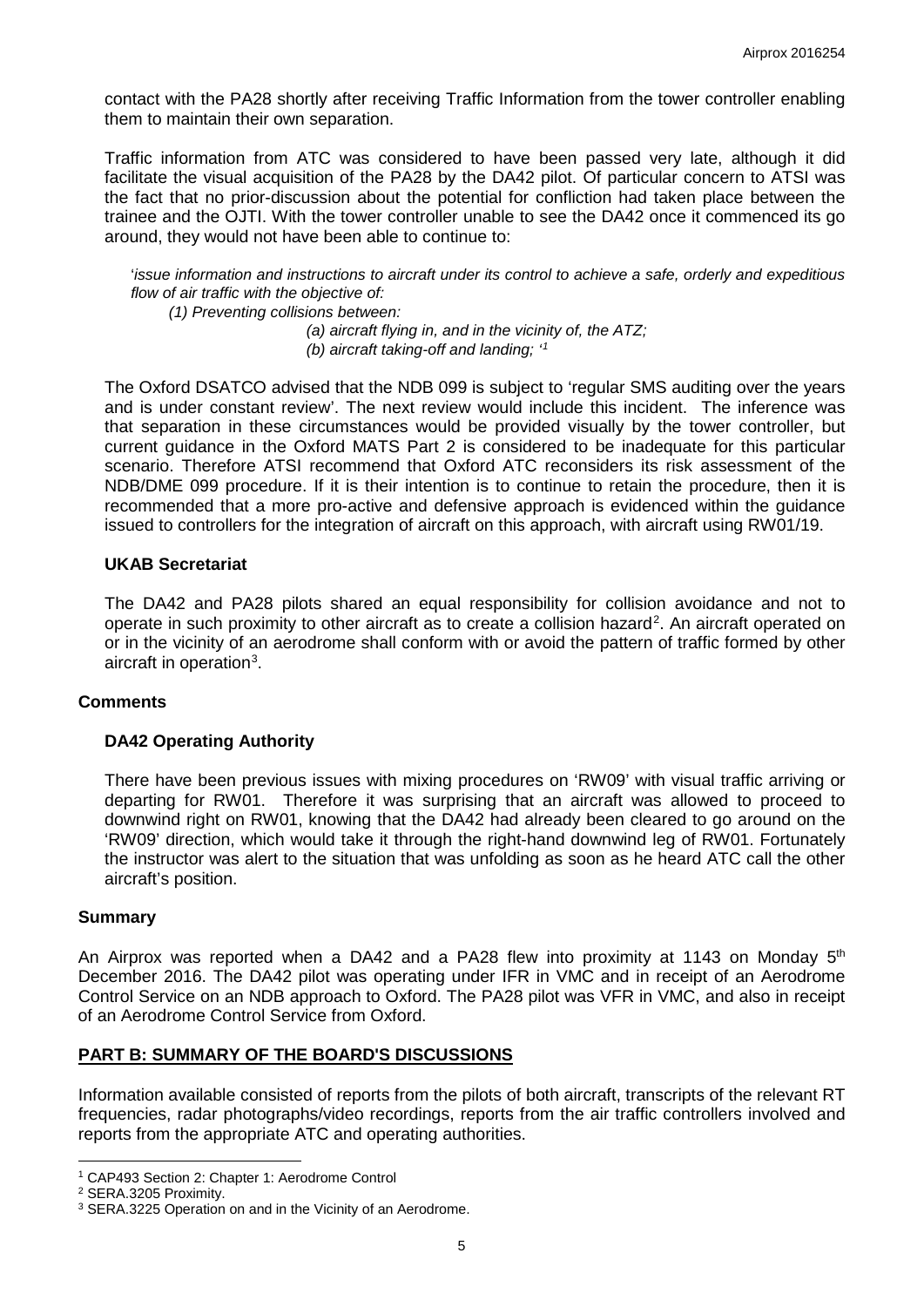The Board first looked at the actions of the DA42 pilot. He had been cleared for his NBD approach to the airfield and was understandably surprised when he realised he wouldn't be able to carry out his missed approach as he had intended. The Board considered that his actions in holding down his height to allow the PA28 to depart downwind, prevented the incident from being much worse, and they commended him for his situational awareness.

The PA28 pilot was given clearance to take-off and depart downwind by ATC. Some members wondered whether he could have heard the DA42 being cleared for the NDB099 procedure on the frequency; however, noting that there was one minute between being cleared for take-off and the ADC telling the DA42 to report going around, members agreed that he probably assumed that ATC had full situational awareness and would not have issued the clearance to him unless his path was clear. It wasn't until he was established downwind that he saw the DA42, who by this stage had already taken avoiding action.

Finally the Board looked at the actions of the controllers. There was a trainee with an OJTI behind, and the Board wondered whether this had any bearing on the incident; the report by CAA ATSI seemed to confirm that both the instructor and the trainee had been distracted by dealing with the helicopter, when in fact it needed the OJTI to be able to monitor the whole scenario and pull the trainee's attention back to the circuit traffic. Members wondered whether Oxford VCR had an Air Traffic Monitor (ATM), which would have allowed the controller to see the position of the NDB traffic as it approached the airfield and assess how the visual circuit traffic would fit in around it. They were told that there was an ATM, leading members to surmise that it hadn't been used to full effect on this occasion. Controlling Board members opined that had the NDB been to RW01, the PA28 would not have been allowed to take-off; and that the same rules should have been applied in this case. This led the Board to discuss the NDB 099 procedures. Noting that it was a 'legacy procedure' they were told that it was utilised by the flying school regularly to allow the practising of IFR approaches. The Board could understand why it would be useful not to need to liaise with RAF Brize Norton every time that someone wanted an IFR approach, but thought that if it was to remain in place, then Oxford should review the advice given to the controllers in the MATS Part 2; the Board resolved to make a recommendation to this effect.

Turning to the cause, the Board quickly agreed that Oxford ATC had not integrated the DA42 and PA28 in the visual circuit, but thought that there were contributory factors in that: the OJTI had not sufficiently mentored the trainee, or discussed the likely conflict scenario; and that the Oxford MATS Part 2 did not provide adequate guidance for integration of the NDB/DME 099 approach with visual circuit traffic. In assessing the risk, the Board agreed that the actions of the DA42 pilot were timely and effective such that there had been no risk of collision, Category C.

## **PART C: ASSESSMENT OF CAUSE, RISK AND SAFETY BARRIERS**

| Cause: | Oxford ATC did not integrate the DA42 and PA28. |
|--------|-------------------------------------------------|
|--------|-------------------------------------------------|

Contributory Factors: 1. The OJTI did not sufficiently mentor the trainee or discuss the likely conflict scenario.

> 2. The Oxford MATS Part 2 provides inadequate guidance for integration of the NDB/DME099 approach with visual circuit traffic.

Degree of Risk: C.

Recommendation: Oxford reviews the integration of traffic conducting instrument approaches and traffic in the visual circuit.